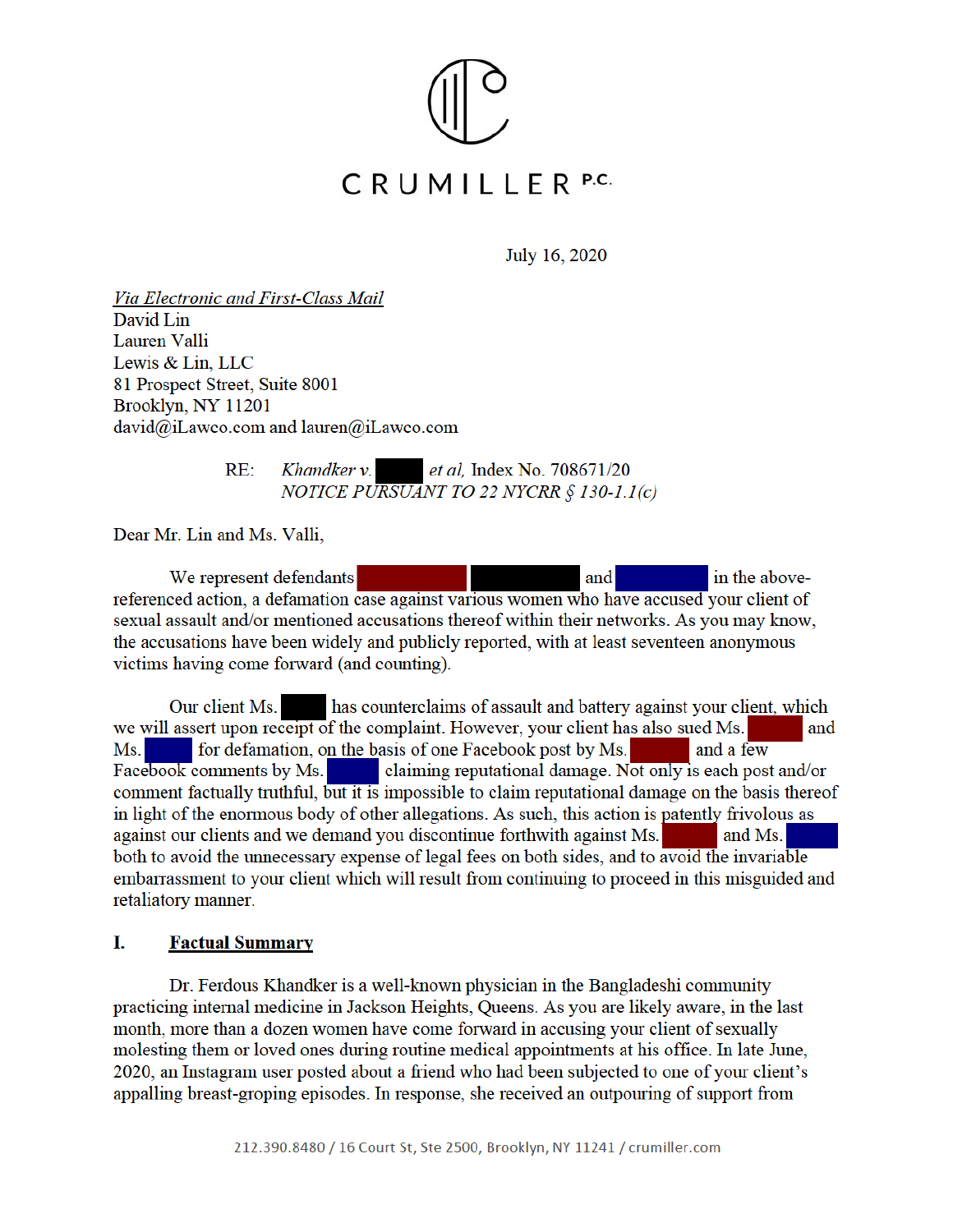women within the community, who shared horrifyingly similar stories of assault. Soon after, an online petition was initiated, on the popular "change.org" platform, by some of the survivors of your client's abuse. The explicit aim of the petition was to show support and spread awareness, in the hopes that this would lead to your client's medical license being revoked. At this time 4,604 people have signed on to the petition. Additionally, upon information and belief, the New York State Office of Professional Medical Conduct has begun investigating Dr. Khandker based upon these credible allegations of sexual assault.

#### **Facebook Comment**  $1_{-}$ Defendant

Roughly twenty years ago, Ms. sister – who was a teenager at the time – went to see Dr. Khandker for laryngitis treatment as she seemed to be losing her voice. Dr. Khandker did in fact diagnose her with laryngitis, but then proceeded to bizarrely ask her whether she had received her yearly breast exam. She stated no, but could not understand how this was relevant to her laryngitis diagnosis. Dr. Khandker then requested that she take off her shirt and proceeded to give her a breast exam with his hands. No one else was in the room. Ms. sister felt uncomfortable, but as an adolescent who had always been taught to respect and trust medical professionals, she felt she had no choice but to comply. Understandably, she left the appointment disgusted and extremely distraught. Like many victims, she questioned what had happened to her, felt alone and ashamed, and endeavored to put the incident behind her.

However, during the COVID-19 pandemic, many members of the Bangladeshi community were looking to Dr. Khandker for advice and information regarding the virus as there was limited information within the community. His social media presence became widespread sister grew troubled by his apparent popularity. In early June, 2020, she and Ms. disclosed her sexual assault by Dr. Khandker to Ms. Ms. sought to advocate for her sister and to spread awareness so that he would be prevented from assaulting other young women. As such she posted the following truthful review on his Facebook page on June 25, 2020: "Dr. Ferdous sexually assaults all of his female patients. As a general physician why does he personally give breast exams to all of his female patients even if they come in just for a cough? He is disgusting and should have all of his licenses and certifications revoked. IF YOU ARE A WOMAN DO NOT SEE THIS DOCTOR." Upon information and belief, Dr. Khandker immediately deleted the comment.

also added the following comment to the change.org petition: "[h]e told my  $Ms.$ sister he needed to give her a breast exam when she went in for laryngitis. This happened 20 years ago so imagine how many victims he's taken advantage since then. He molested her and many underaged women and older. Not only is he a sexual predator but a pedophile as well."

Upon information and belief, the above two statements are the basis of Dr. Khandker's purported defamation suit against Ms.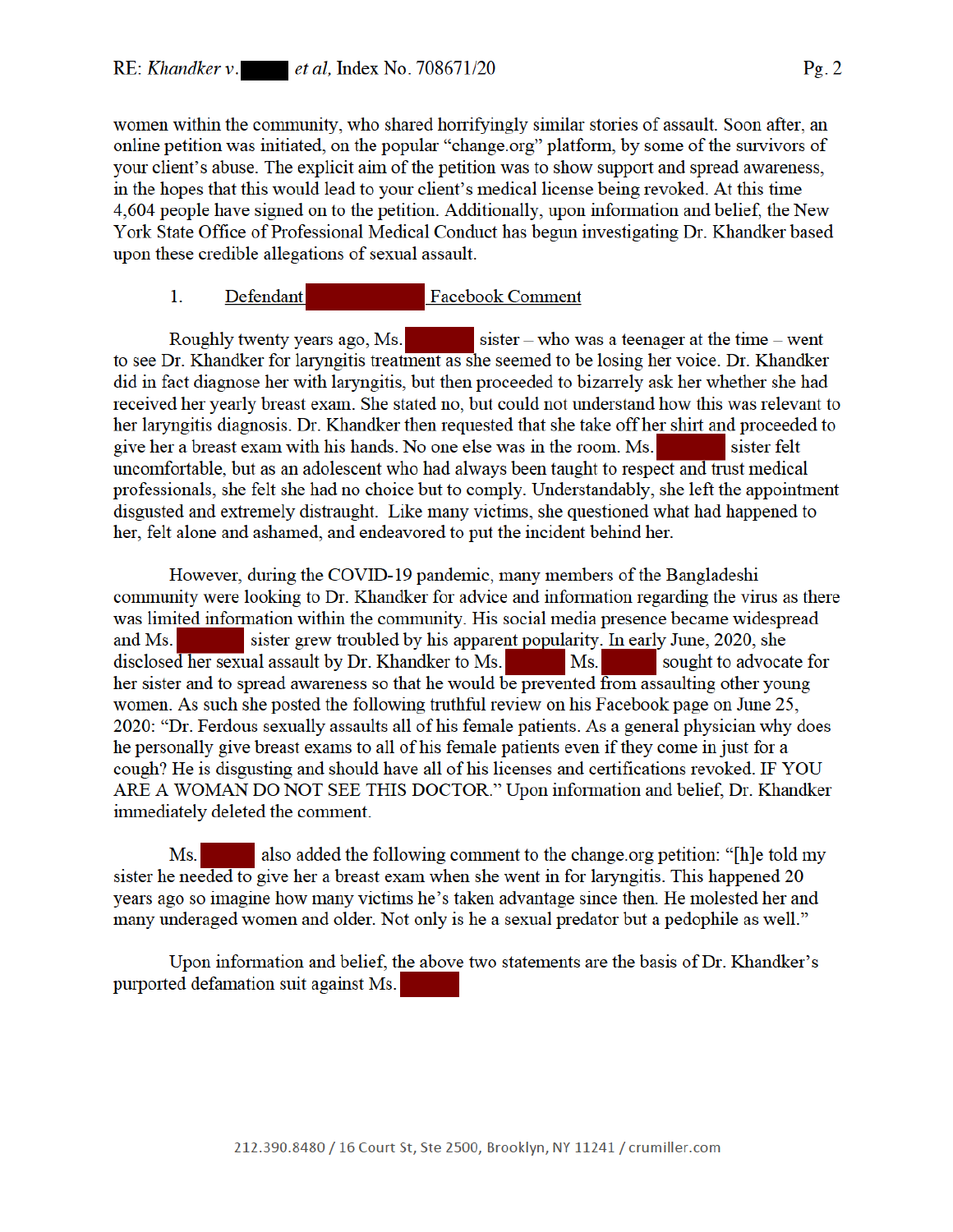2. Dr. Khandker's Sexual Assault of

is a 23-year old woman who attends Berkeley College and lives in Queens. On Ms. went to Dr. Khandker for her yearly checkup. At the checkup, Ms. February  $5, \overline{2020}$ , Ms. was surprised when Dr. Khandker removed her shirt, exposing her breasts, for reasons unrelated to the exam. She remained frozen in a state of fear and shock as he then proceeded to grope her breasts and grab her nipples, for no medical purpose whatsoever, and then summarily concluded the exam. Later that same day, Ms. posted the following to her own Facebook page:

> Education doesn't really educate you or else every highly educated individual would be the most civilized human being ever. Dr. Ferdous Khandaker, some of you who lives in NY and goes to JH might know him. He's a bastard! I repeat he's a bastard!! One of my friends went for a regular checkup this morning and he tried to molest her. She was sooo in shock that she couldn't take actions right away. This is so absurd and unacceptable if your doctor does that to you. Where's the women's safety?? She can't sue the doctor for the lack of the evidence but that can't stop us to speak up against inhuman acts. I would suggest DO NOT VISIT THAT DOCTOR

posted about a "friend" because she felt very ashamed that she had been Ms. subjected to such assault and she simultaneously wanted to protect her identity. Since then, Ms. has suffered from frequent nightmares and panic attacks.

On June 9, 2020, during the height of Dr. Khandker's popularity in the Bangladeshi February 5th Facebook post went viral. Some Facebook users community, Ms. expressed support for  $\overline{Ms}$ . "friend," while others harassed her and questioned the veracity of her claims. As such, she posted another Facebook status defending her previous post and asking that anyone who wanted to share her words remove her name and photo from the post so that she would ostensibly be protected.

Dr. Khandker's response was to sue Ms. for defamation.

 $3<sub>1</sub>$ 

**Facebook Comments** 

posted an article written in Bengali on her Facebook about On June 26, 2020, Ms. the sexual assault allegations against Dr. Khandker, along with the comment (in Bengali), "I'm not sure about it." A discussion ensued on Ms. Facebook wall regarding the merit of the wrote the following Facebook comments, all in Bengali: allegations. Ms.

- He destroyed my father's life.
- I'll let you talk to my father one day.
- He never helped any hospital, tell him to prove it if he did.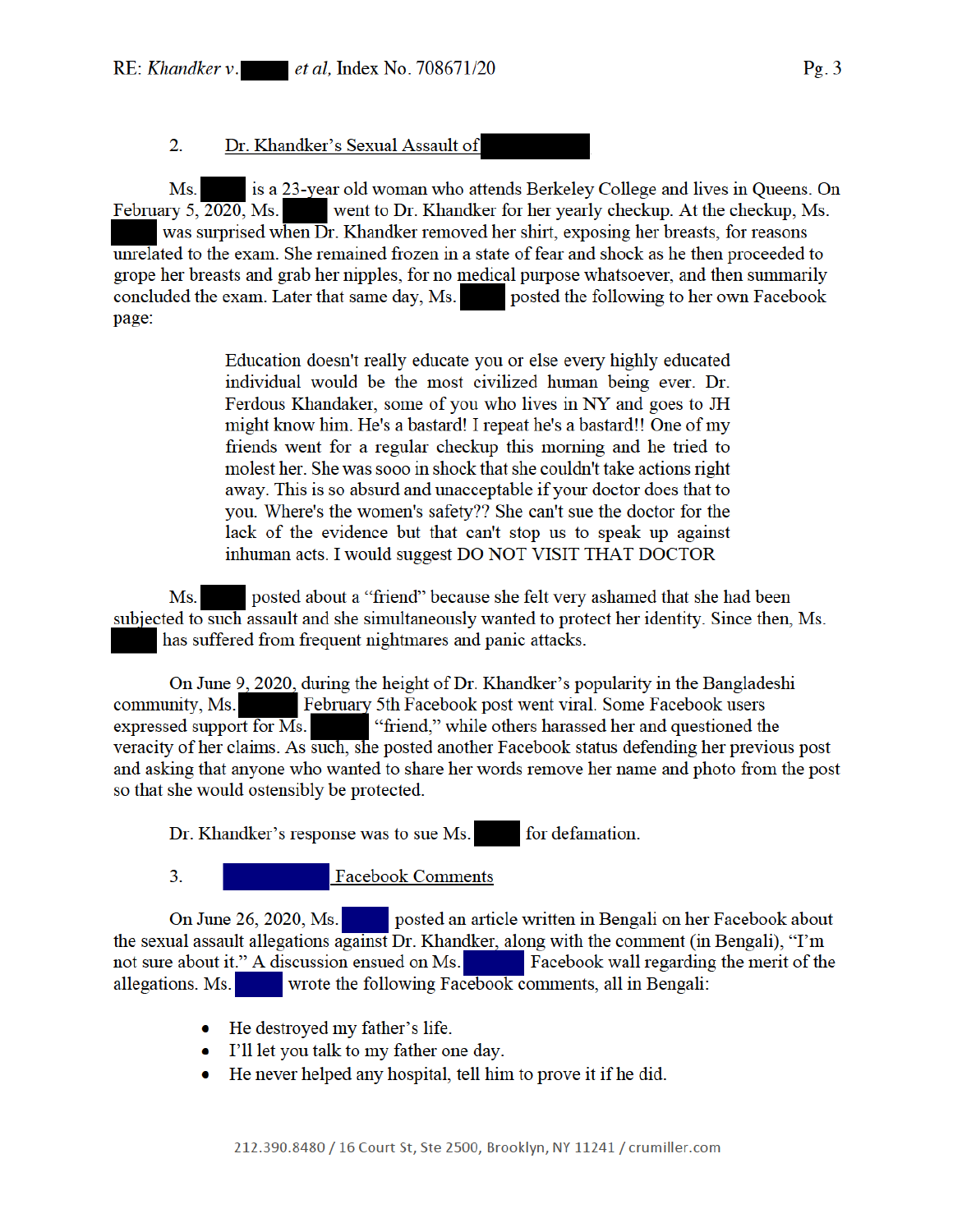- He sent my mother for surgery under someone else's file and my father is lame from him today. He [Khandker] used to sit on his phone all day.
- $\bullet$ Once he was a very good doctor, I'm not going to lie, but all of a sudden when he became famous, then he started neglecting his patients.
- Come to my house and see my father.
- He didn't misdiagnose him, he never treated him, he would just tell my father "go home, nothing is wrong with you."
- Yes, I complained to wellcare.
- Husband and wife (Khandker and his wife) asked for forgiveness for the event  $\bullet$ with my mother's file.
- I don't know anything about his character, I can't lie, he didn't do anything with  $\bullet$ me but one of his workers told me he asked her out and then I told her it doesn't take one person to do such a thing.
- Someone said one day the truth will come out, and I said of course, when you do too much sin, then the truth will come out.
- After he sent my mother under the wrong file, he and his wife asked for  $\bullet$ forgiveness. He didn't mistreat my father. He didn't misdiagnose him but he never treated him, he would just tell my father go home nothing is wrong with you. My father used to go again and again with problems but he would just send him home. When my father went to him again, he was on his phone that time too and two days later my father went into a coma from a heart attack. I have passed this time crying to god. He is not worthy of forgiveness.

 $Ms.$ was upset that Dr. Khandker was being venerated in the press because she had taken her father to see him for a medical appointment and your client ignored and dismissed Ms. father's concerns. As a result, Ms. father ended up in a coma. This was obviously an extremely traumatic incident for Ms. and her family.

Upon information, the above Facebook discussion forms the entire basis of Dr. Khandker's claim against Ms.

### Π. **Our Clients' Facebook Posts and Comments Were True**

False factual statements are the *sine qua non* of a libel claim (*Fleischer v NYP Holdings*, Inc., 104 AD3d 536, 537 [1st Dept 2013]). To satisfy the falsity element of a defamation claim, a plaintiff must allege that the statements in issue are "substantially false" (Franklin v Daily Holdings, Inc., 21 NYS3d 6, 12 [1st Dept 2015]). "Substantial truth" is all that is necessary to defeat a charge of libel (Fairley v Peekskill Star Corp., 83 AD2d 294, 297 [2d Dept 1981]). If an allegedly defamatory statement is "substantially true," a claim of libel is "legally insufficient and ... should [be] dismissed" (Guccione v. Hustler Magazine, Inc., 800 F.2d 298, 301 [2d] Cir.1986]). New York courts have held that a statement is substantially true if the statement would not "have a different effect on the mind of the reader from that which the pleaded truth would have produced" (Fleckenstein v. Friedman, 266 NY 19 [1934]). Thus, "it is not necessary to demonstrate complete accuracy to defeat a charge of libel. It is only necessary that the gist or substance of the challenged statements be true" (Biro v Conde Nast, 883 F Supp 2d 441, 458)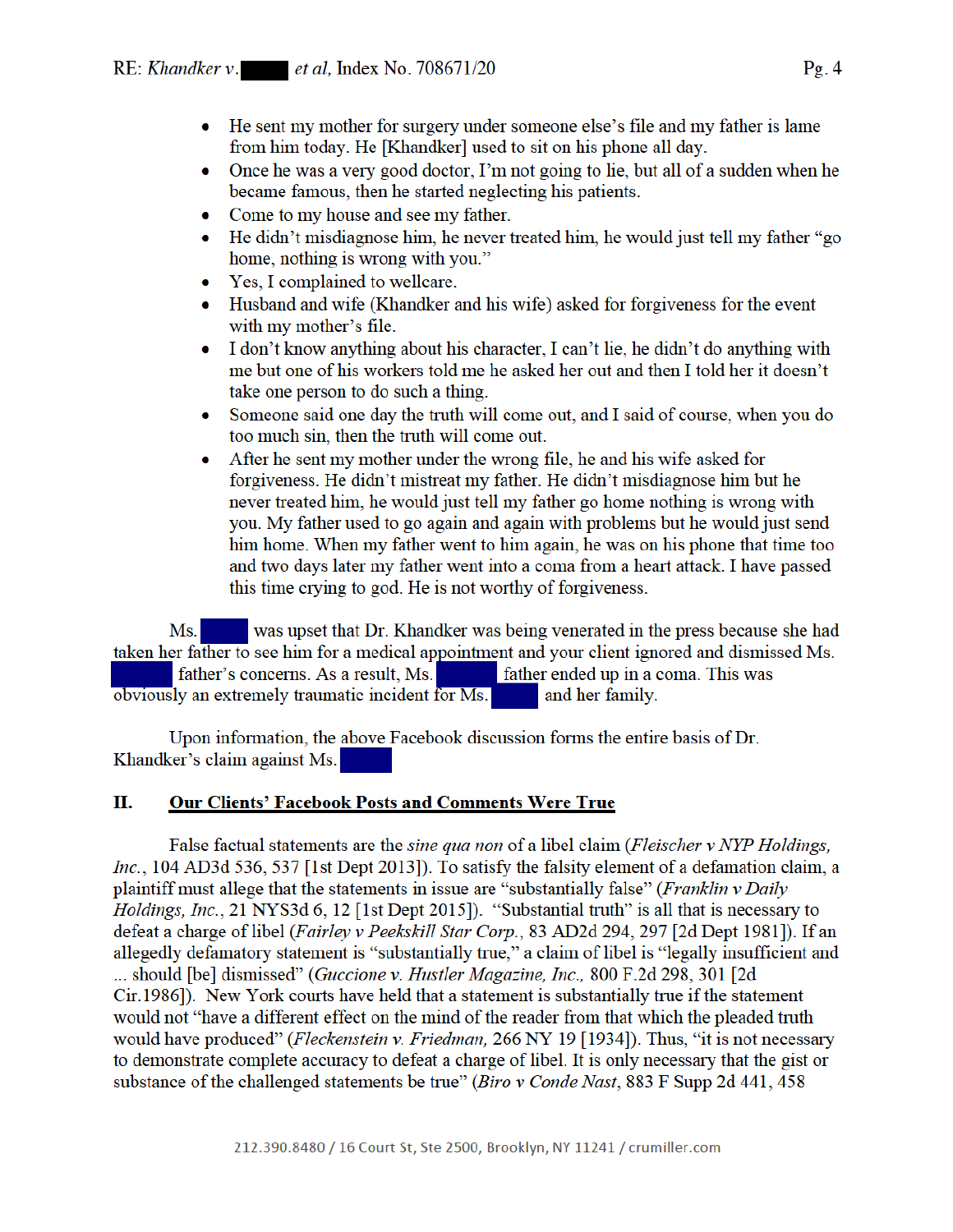[SDNY 2012], quoting *Printers II, Inc. v. Professionals Publishing, Inc.,* 784 F2d 141, 146 [2d Cir.1986]).

 It is clear given the above factual summary that our clients' Facebook comments and posts are true and entirely based on personal experiences with Dr. Khandker. Our clients had no motive in posting these remarks about Dr. Khandker other than to share their personal stories and protect other women and/or patients who may be considering consulting Dr. Khandker. Why would our clients go to such great lengths to lie about and/or defame a doctor if he had not hurt our clients or their loved ones? It is evident that the summons with which our clients were served were meant as a scare tactic to prevent the truth about Mr. Khandker's disgusting and illegal practices from continuing to come out. Attempting to dissuade survivors in this manner can lead to devasting effects for young women particularly within the Bangladeshi community. Past efforts to shame and stigmatize survivors has in fact led to immense harm towards South Asian women.<sup>1</sup> Therefore, the culturally specific impact of this lawsuit makes this case particularly troubling, and Dr. Khandker – as a member of the Bangladeshi community – is or should be fully cognizant of the cultural pressure this tactic will have on his mostly young female survivors.

Purporting to sue survivors for defamation is also obviously an attempt to dissuade other survivors from coming forward with their own stories of sexual assault. Indeed, defamation lawsuits against survivors of sexual misconduct and assault are not a new phenomenon. As recently discussed in the news publication Mother Jones, "defamation lawsuits are often used by wealthy and powerful people to punish their critics. These frivolous cases, known as SLAPPs (Strategic Lawsuits Against Public Participation), are designed to prevent people from speaking out about matters of public interest. It's such a widespread strategy that 30 states have anti-SLAPP laws that protect defendants from these punitive suits by providing a mechanism to get them tossed before they go too far. SLAPP suits also fit into a common defense against accusations of sexual misconduct: deny, attack, and reverse victim and offender. This kind of response, known as DARVO, involves questioning an accuser's credibility while recasting the accused as the true victim."2

To employ such a scare tactic against survivors for courageously speaking out is not only extraordinarily shameful and offensive, but clearly underscores the baseless nature of any purported claims against our clients.

# **III. Plaintiff Will Not Be Able to Allege Any Actual Damages Resulting from Our Clients' Facebook Comments**

<sup>1</sup> *See* https://medium.com/the-lily/samiha-khan-child-sex-abuse-and-the-south-asian-diaspora-4f06dc8747f0 and https://www forbes.com/sites/lipiroy/2020/01/17/sexual-harassment-is-no-laughing-matter-insights-from-asouth-asian-female-comic-and-doctor/#4ed9133a67c1 ("An Asian & Pacific Islander American Health Forum report showed higher suicide rates among young South Asian American women versus South Asian American males or the general U.S. population. Yet, sadly, the report added that this same group had the lowest rate of utilization of mental health services. Why? Cultural influences are a major barrier to care, including a religious belief that suffering as a punishment for past acts reduces the likelihood of seeking care from a doctor.")

<sup>2</sup> https://www motherjones.com/crime-justice/2020/02/metoo-me-too-defamation-libel-accuser-sexualassault/?fbclid=IwAR2OISAN6h2aqUGvXzp-bkacggb3n4QHG7VFo7jJHMR36WT0QL4idrxtFOI